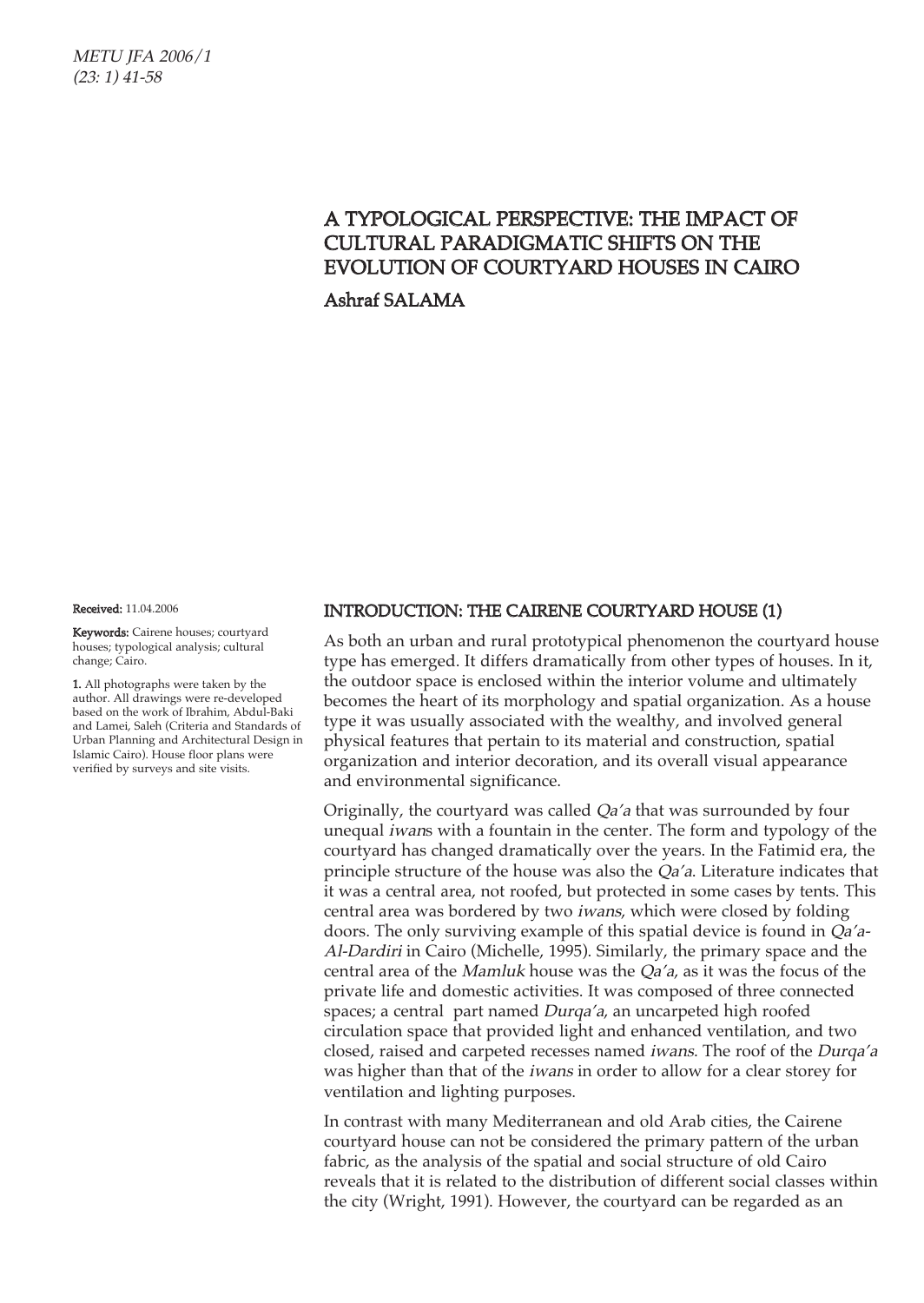Figure 1. Zeinab Khatoun House, example of a house with central courtyard – Mamluk period.

Figure 2. Zeinab Khatoun House, the impact of courtyard centrality on the morphology of the exterior and the closeness involved.

Figure 3. Gamal Eddin Al Zahabi, example of a house with central courtyard – Ottoman period.

Figure 4. Al Harrawi House, example of a house with front courtyard – Mamluk period.

Figure 5. Al Harrawi House, the impact of courtyard position on the openness to outside environment.





organizational unit exemplifying three traditional house types in Cairo. These are; A) houses with central courtyards, B) houses with side courtyards, and C) houses without courtyards.

Traditional houses with central courtyards were typically associated with the wealthy community of the Egyptian society (Figure 1, 2). This prototype evolved from the original traditional Islamic house to the 19<sup>th</sup> century model, and was later influenced by the Turkish and European styles (Figure 3). This type continued to exist until the transformation of the late 19th / early 20th century, when it became obsolete and was replaced by the new Western prototypes. Houses with side or front courtyards may be observed to be the same as those of central courtyard (Figure 4, 5). However, they differ in terms of the pattern of use of the courtyard as a living space. Adding up, the third type involved a court but has practically served as light wells or ventilation shafts for the service spaces of the house only, while the major spaces were usually opened to streets.

The courtyard house has been the issue of debates where numerous conferences, symposia, and research reports have addressed the courtyard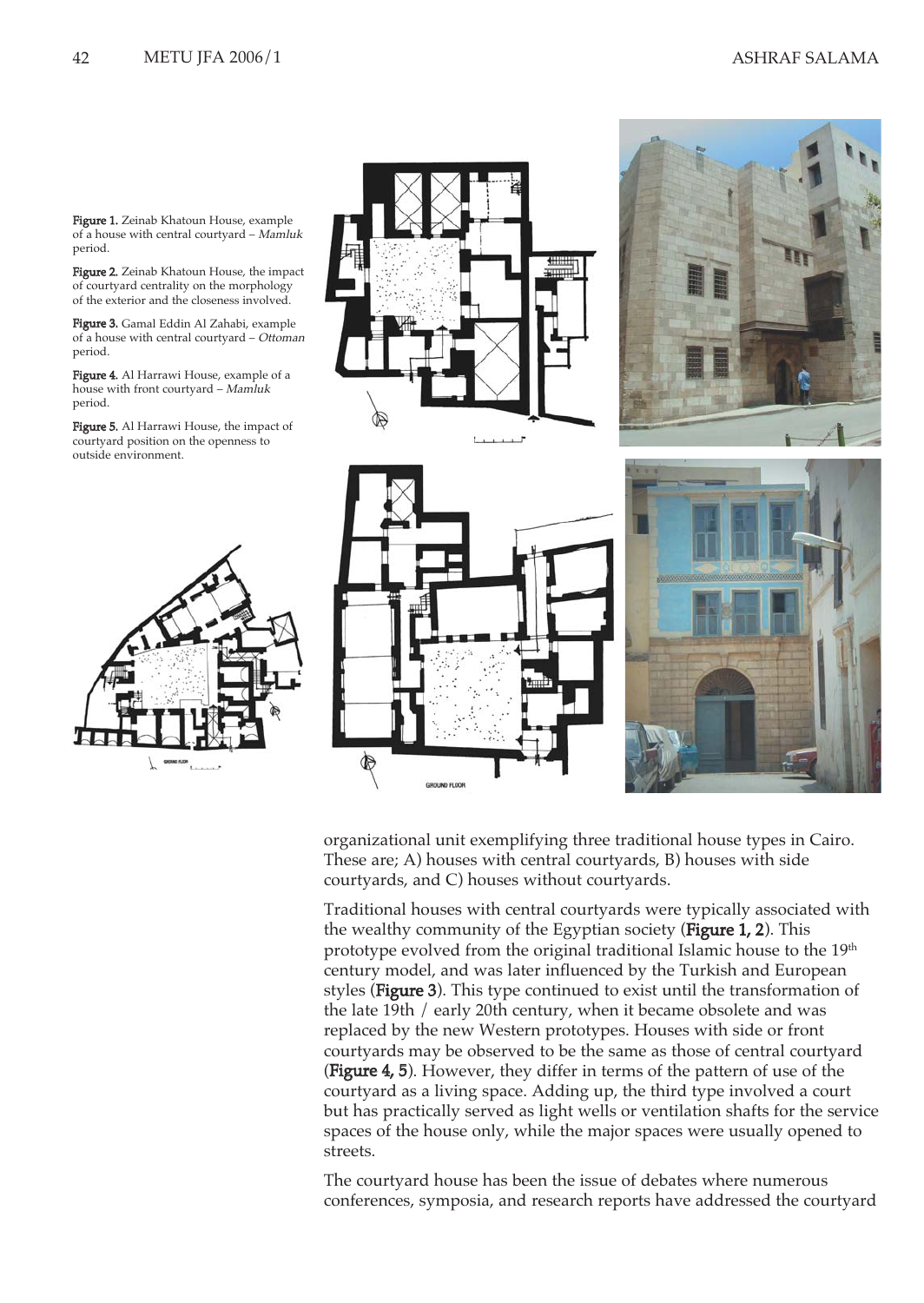house where many eastern and western scholars have debated its different qualities. Contemporary literature on traditional houses has heavily emphasized the stylistic debates about their cultural authenticity (Oliver, 1990; Rapoport, 1969; Serageldin, 1990). However, little emphasis has been placed on the functional and traditional elements and their socio cultural and socio behavioral relevancy. In essence, the concepts of house and home, according to Lawrence (1997), transcend regional boundaries, cultural norms, linguistic connotations, and religious doctrines. They are fundamental human concepts that are grounded on sets of relationships that order and define the status of individuals in relation to society.

| Elements of Courtyard      |                                                                                                                                                                      |
|----------------------------|----------------------------------------------------------------------------------------------------------------------------------------------------------------------|
| Houses in Cairo            | <b>Operational Definitions</b>                                                                                                                                       |
| Courtyard                  | A square or rectangular unroofed open space,<br>often located in the heart of the house.                                                                             |
| Entrance ( <i>Dihliz</i> ) | A bent walkway into the inside of the house, often<br>open unto the courtyard.                                                                                       |
| <i>Oa'a</i>                | A reception hall in Cairene houses.                                                                                                                                  |
| Takhtabush                 | A covered outdoor sitting area- at the ground<br>floor level located off the courtyard and in the<br>nearest area to the entrance.                                   |
| Maka'ad                    | A square or rectangular shaped covered loggia,<br>opened with its entire façade onto the court,<br>essentially oriented to the north in grasp of the<br>soft breeze. |

Methodological research on traditional houses has been discussed heavily in the literature. It has drifted into six orientations or approaches. These are:

1. the aesthetic/formal interpretation, 2. the typological approach, 3. evolutionary theories, 4. physical explanations such as building technology and climatic aspects, 5. social explanations such as defense theory and household structure, and, 6. socio cultural factors and religious practices. Historical research of interpretation on traditional houses accentuates that their multifaceted nature needs to be examined using integrative research methods. In order to incorporate some of these approaches into an integrative methodology, this paper bases its argument on examining the evolution of Cairene courtyard houses by considering the formal changes in their key spaces and by relating the evolutionary process to cultural change that Egypt and its capital have witnessed.

In an attempt to envision the context in which the evolutionary process occurs, a descriptive analysis of the influences and impacts on Cairene courtyard houses took place. The analysis is envisaged within the terms of culture and cultural change. In order to physically trace this evolutionary process, a specific methodology was devised based on a typological analysis procedure. Eighteen house floor plans were selected from a wide variety of houses representing successive historic eras of different cultural milieus starting from 1700s and up to the 20th century. It is believed that this period has witnessed a significant cycle of change (Saadeddin, 1984). Within this methodology, the key elements were selected to illustrate their change and development. These are: the courtyard, entrance (dihliz), qa'a, takhtabush, and maka'ad. The Cairene courtyard house was characterized by other important spaces such Haramlek (Harim),

Table 1. Operational definitions of elements courtyard houses. Based on Dictionary of Islamic Architecture: www.archnet.org.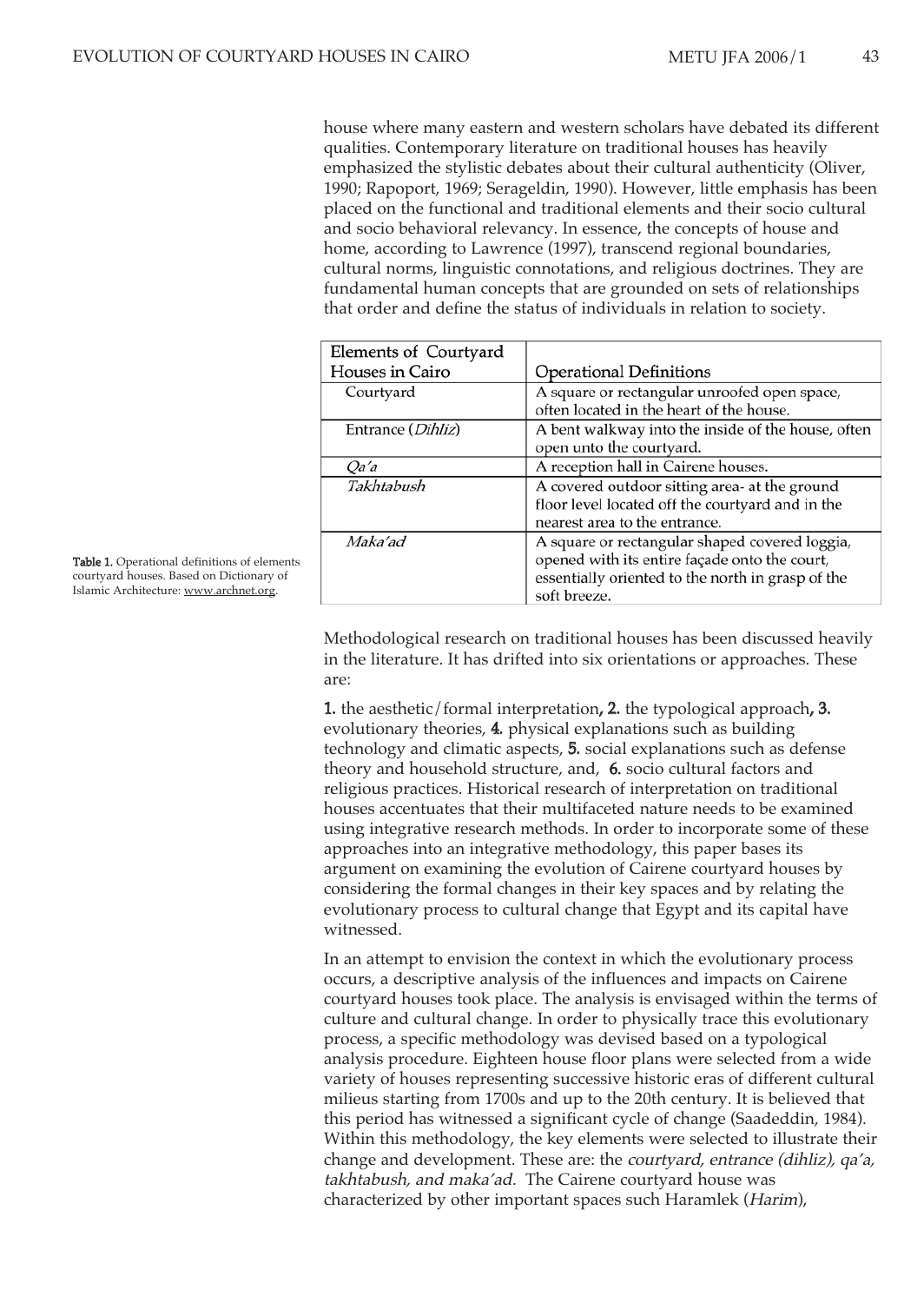however, the investigation here is limited to these spaces as core elements. Operational definitions of those elements selected for investigation are outlined in Table 1.

Findings resulted from this procedure were developed and centered around the definition of each element, and an examination of whether or not these elements have changed over time was conducted. A reading through the typology of the selected houses was employed to answer these two questions: Have these elements changed over time or disappeared? Do they have equivalents in contemporary houses? If so, what are the types, functions, and uses of these new equivalents? A conceptual vision on new methodological directions for the study of traditional houses is introduced as a prologue for the future.

#### CULTURE AND CULTURAL CHANGE: HISTORICAL ACCOUNT OF INFLUENCES AND IMPACTS ON CAIRENE COURTYARD HOUSES

Culture encompasses the sources and methods of obtaining knowledge and the manner of its storage, dissemination and utilization. It is the creative spirit of people made manifest (Haidar, 1980). Culture is what people uphold as essential, valuable and desirable, and how they go about making choices and transactions. It is an integrated pattern of human beliefs, customs, norms, morals and behaviors shared by a group, inhabitants of a region or a nation over a specific period of time (Salama, 1998; 1999).

There have been different views and assumptions on the changing concept of culture (Altman and Chemers, 1981; Lawrence, 1997; Salama, 1999). In general, culture is a complex concept that was commonly considered to be a static phenomenon that could inhibit change. Today, culture refers to a relativistic and multidimensional concept with its components, evolving, changing and developing over time (Lawrence, 1997). On the one hand, the consequences of this more complex and dynamic interpretation of culture ought to be recognized in contemporary methodological research, for a better understanding of the past change and development of the spatial environment of courtyard houses. On the other hand, this interpretation allows for a better prediction of the quality of future spatial environments.

The preceding interpretation suggests the co-existence of both cultural constants and variables. Constants can be exemplified by the links with the past—the traditions—as sources of legitimacy and inspiration of actions. Variables can be exemplified by the degree to which the society is capable of adopting and incorporating new phenomena into those traditions. Concomitantly, several theorists argue, and rightly so, that cultural change is a natural social incident that occurs on different rates; slow, gradual changes on the one hand allow adaptation and integration to happen in a smooth process of synthesis between the old and the new, while rapid, abrupt changes on the other hand result in confusion and inconsistency (Skelton and Allen, 1999). These processes mandate a conceptual analysis of influences and impacts on Cairene courtyard houses.

The present city of Cairo has historically evolved through a series of major political constructs. There are four main physical formations that constituted the city of Cairo, envisioned and initially carried out by great military political commanders of the empire builders; Al-Fustat (641), AL-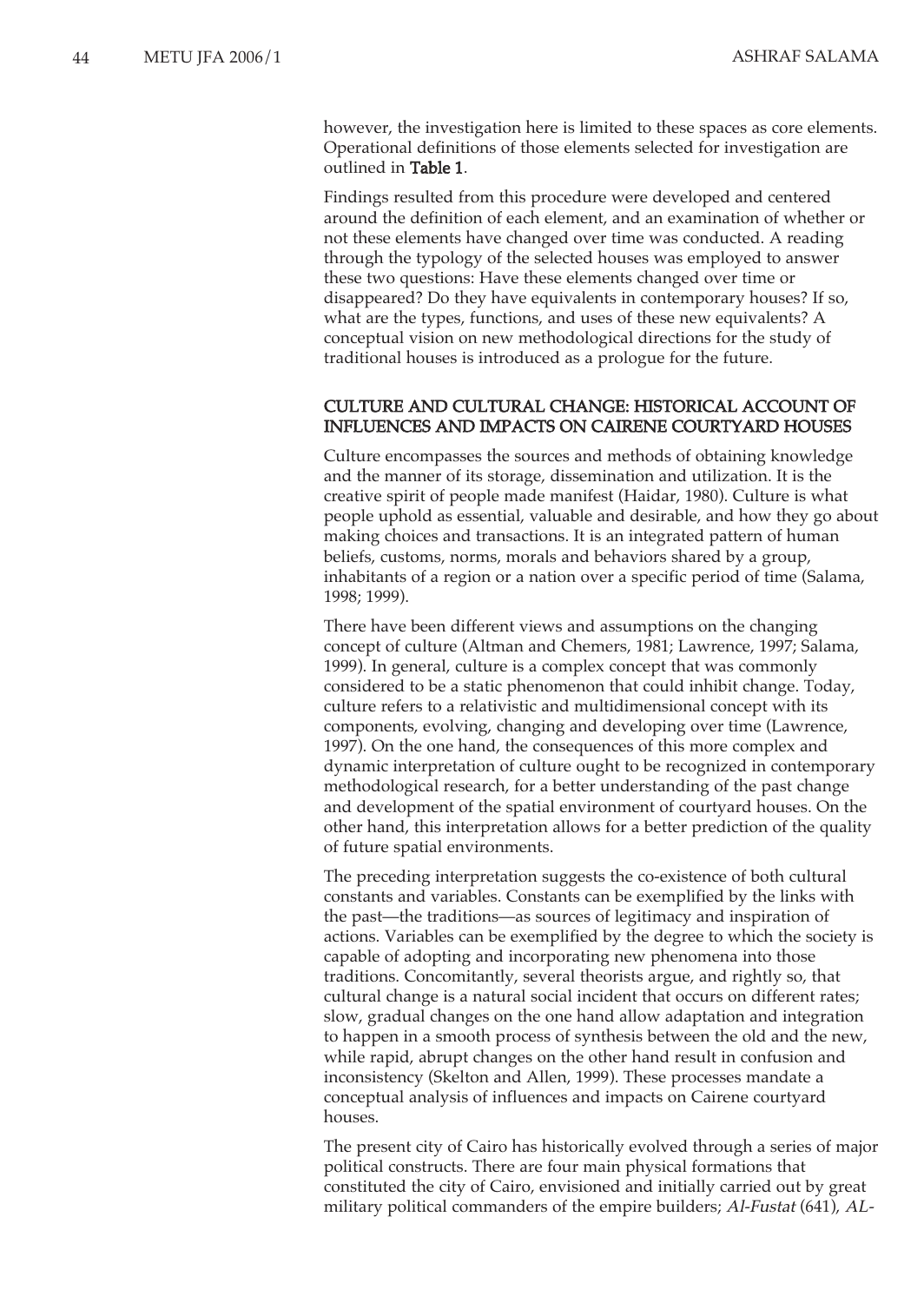2. The literature dealing with Cairo in generic terms prior to the nineteenth century is significantly richer than that covering the modernization of the city. Few books cover both the old and new cities, and even fewer are oriented toward contemporary problems. One should note in the context of old literature the work of Andre Raymond: Palais et Maisons du Caire Vol. 1: Epoque Mamelouke and Vol. 2: Epoque Ottomane; Jacques Revault; Palais et Demeures du Caire, in three volumes.

Askar (751), Al-Qatai (870) and Al-Qahira – Cairo (969). These four settlements were later joined and fenced by Salah Eddin –the military commander- in 1187. Since then, old Cairo assumed its physical unity and functional integrity as one comprehensive entity. According to Saadeddin (1984), much of these developments reveal physical and cultural influences that occurred within the confines of this city of about 5 sq. km., an area that persisted for the three centuries of the Mamluk dynasty until the Ottoman conquest of Egypt in 1517, when Cairo lost its political eminence and entered into a decline phase that affected all walks of life  $(2).$ 

By the end of the French occupation (1798-1801), a sense of national dismay with respect to ignorance, illiteracy and deterioration has emerged. Afterwards, Mohamed Ali (1806-1848) –the ruler of Egyptstarted a new progressive era basing his ideologies on the westernization of Egypt. This new paradigm has resulted in several rapid changes, some of which were the extinction of the typical courtyard house type and the introduction of a new western model formulating a totally new residential concept that speedily became popular amongst the wealthy and the intellects finding it more convenient to their needs and the overall life style adopted (Abu-Lughod, 1973).

This transitional dynasty has caused a leap towards the western thought, thereby leading to the complete dependence on the western experience in all fields. Slow but confident changes took place in all walks of life until the reign of Ismail Pacha (1860s-1880s), the celebrity khedive whose project of *Paris of the East* has completely adopted the 19th century European model as a reference for inclusive development. Housing was one realm in which a new model has emerged, developed and continued until the traditional models have finally arrived at complete obscurity. By 1897, Cairo was split into two separate communities which when combined doubled the population.

Ismail's model dominated the opposing national movement in search for an Egyptian identity that was evoked by the 1919 revolution. Literature indicates that houses of this era either reflected the ideas of classical continuity and revival, or applied this comparable concept of reintroducing traditional architecture into Cairo (Behrens-Abouseif, 1989; Wright, 1991). The later went by two approaches; the first was Islamic style revival and the second was Ancient Egyptian style revival. Both approaches were faced with the lack of plan stereotypes in the style of older Cairene heritage for houses with new functions, there was no choice but applying decorative elements to the western house model introduced by Ismail Pacha as a mere surface veneer. Those diverse influences dominated the Cairene house model in the early 20th century, paving the way ahead for the introduction of modernism concepts in the architecture of Cairo. This resulted in the emergence of a new housing type that revealed the concepts of function, modularity and the international style based on the open plan concept and the avoidance of using ornaments while reducing detailing aspects to be minimal.

A sense of patriotism has emerged since the mid of the 20th century as a result of gaining independence. Adopting and adapting the socialist concepts of centralization, nationalization and targeting the newly emerged middle class sector of the society, the governing regime placed emphasis on co-operative and consortium housing projects. Further strategies were devised for economic and low cost housing for industrial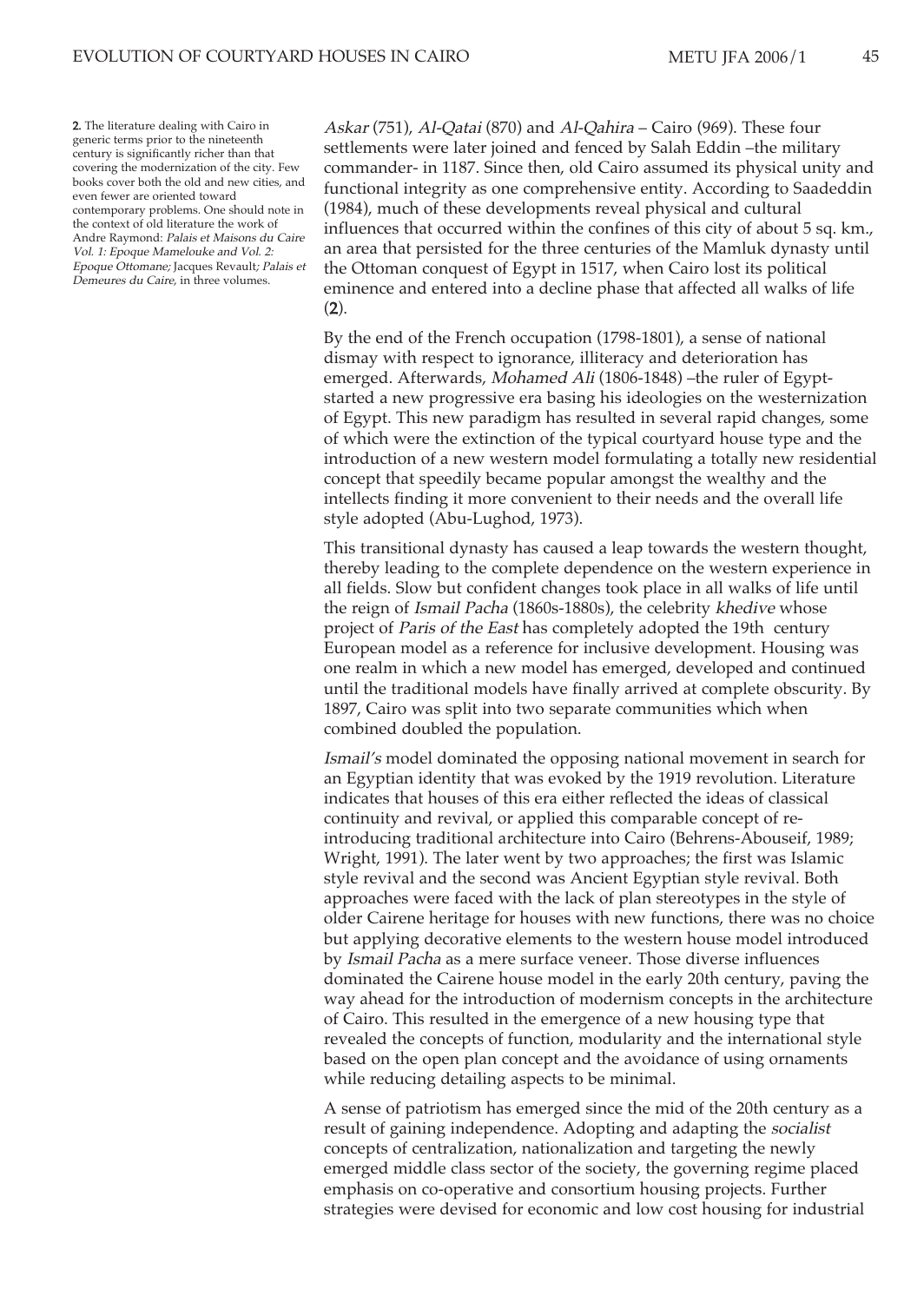3. Shifting from socialist paradigm to openness policies in 1974 resulted in a sudden inflation, which extremely raised the land value. Accompanied by a parallel shift toward the western life-style, the courtyard house has completely disappeared from the housing arena, and the dominance of the apartment buildings took place all over the city of Cairo and its surroundings. Following was an economic reform era that started in 1981 and continued throughout the nineties to the present. With privatization policies being practiced, the rebirth of private houses was witnessed to spread all along the city suburbs and the new settlements, while ignoring the traditional courtyard type and any associated traditional elements, and willingly adopting global colonial house models.

workers for the hurriedly spread industrial units all around Cairo. Typical prototype blocks were scattered in the available unoccupied lands within and around the periphery of Cairo (3).

Linking the concepts of culture and cultural change to the influences and impacts on Cairene courtyard houses, it is believed that -all along its history- Cairo was exposed to a layer upon layer of imported cultures that have been localized over time and adapted to regional conditions and local taste (Abarkan and Salama, 2000; Alsayyad, 2001). When colonization arrived with Ismail pacha in the late 19th century, a whole new set of cultural imports was introduced, developing Cairo into a typical dualistic pattern of the colonial city with its new house types. Progressively, paradoxically, and according to the successive awkward cultural and political circumstances, a new avenue was opened for a process of continuous experimentation of ideas, resulting in a mix of hybrid-in many cases- ambiguous thoughts. This was followed by oversimplification of traditions and a complete loss of identity, and in turn, it was dramatically reflected on the evolution of different house types.

### TYPOLOGICAL ANALYSIS OF CAIRENE COURTYARD HOUSES

#### Rethinking Typology

Typology is regarded as the "classification of models". According to Petruccioli (1999), a type is the organic ensemble of the common characteristics of buildings in a defined culture over a specific period of time. Thus, typological process is conceived in the context of this discussion as a dynamic process that changes and develops according to evolutionary paradigms of a particular society and that cannot be restricted to one formal scheme. Concomitantly, typological analysis can be defined as a way to describe architecture in relation to its physical conditions by means of descriptive categories not dependent on "idealist" concepts of style and character. House spaces in general and those of courtyard houses in particular have formal constants that act as containers that reduce the complexity of architectural appearances in their most outstanding physical characteristics. In essence, typological analysis permits the examination—classification, recognition and description— of buildings of different historic eras in different cultures. In this respect, courtyard houses are a building type that can be regarded as a cultural production in which physical forms are developed. Thus, it is believed that the typological analysis adopted here may provide a rich database on Cairene courtyard houses, their forms and form-making processes, and the relationship between form and cultural shifts.

#### Methodology

In order to carry out the typological analysis of Cairene courtyard houses, a methodology was devised, in which 18 house floor plans were selected from a wide variety of houses presenting successive historic eras. These are the Mamluk, the Ottoman, the 19th and early 20th century, the mid century models and the present house types; illustrated in Figure 6. Four elements of the courtyard house components –in addition to the courtyard as a fundamental study element- were examined, these are: Entrance (Dihliz), Takhtabush, Qa'a and Maka'ad. The selection of these elements is based on the belief that they represent the key spaces of the Cairene courtyard house.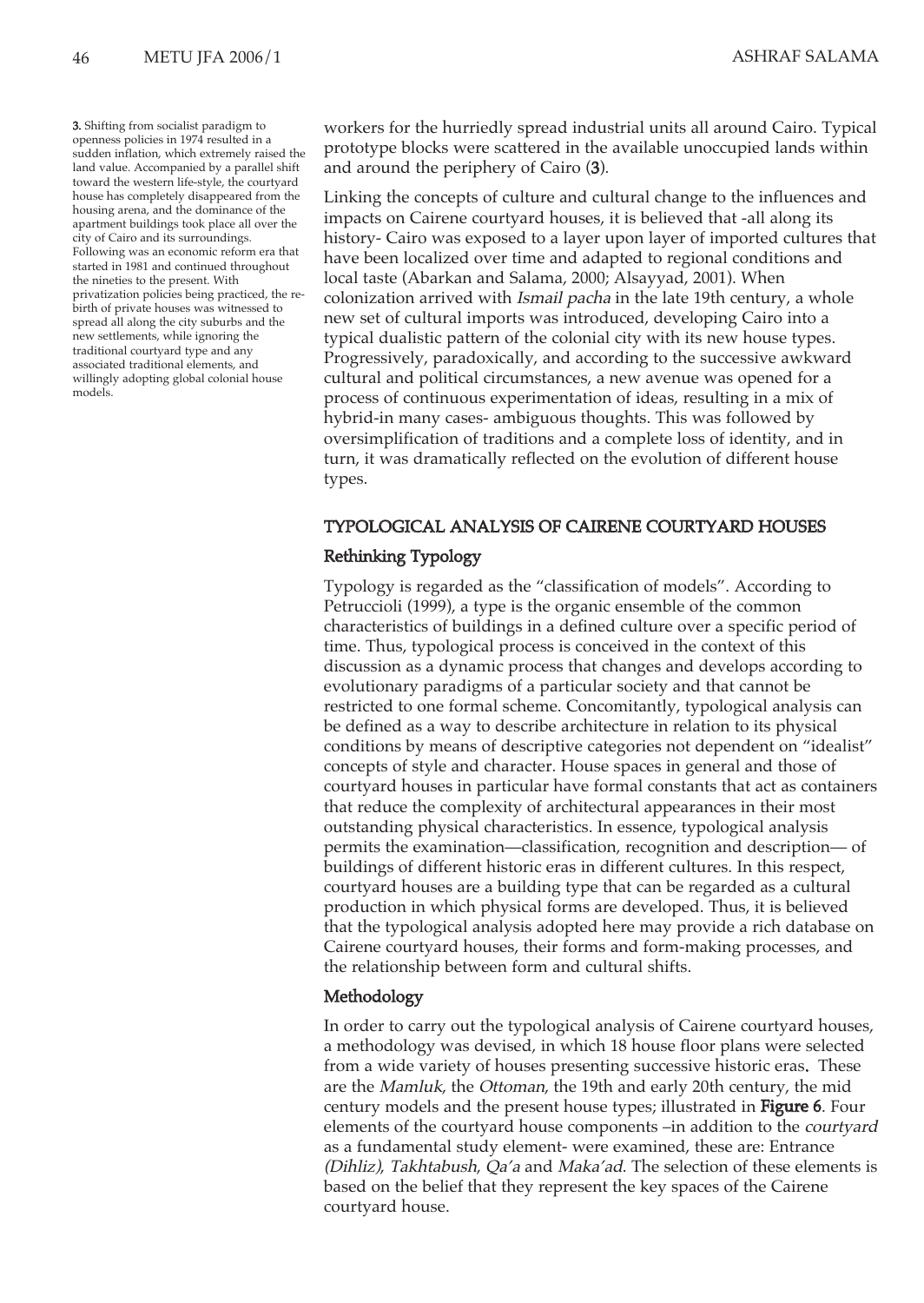All of the floor plans were drawn to the same scale to allow for a valid comparative analysis. Each element was analytically defined, described, and then tracing its evolution within the defined historic eras took place. The intention was to examine whether or not an element has changed over time, and if so, does it have a equivalent, and if so, what is its type, function, and new use.

It should be noted that the investigation was limited to the period between the eighteenth century and twentieth century. This does not mean that there were not any physical changes in the structure and content of the Cairene courtyard house before the eighteenth century. The author however believes that significant changes and developments have occurred during the last three centuries. The selection of examples was based on the belief that they should cover the entire range of possible changes and developments. Also, three examples of houses designed by Hassan Fathy in the fifties have been intentionally selected in an attempt to illustrate the existence of "resistant architecture" that has rejected all the imported elements resulted from Westernization and European impacts. The following is an interpretation and preliminary observations, illustrated by six plates, each of which attempts to clarify the evolutionary aspects of each element.

# ORIGIN AND EVOLUTION OF ELEMENTS OF CAIRENE HOUSES

#### The Courtyard

The courtyard is a square or rectangular open space, usually located in the heart of the house. The court performs an important function as a modifier for climate as well as for lighting purposes. The various daily activities are practiced and performed in the court especially in small houses. In some cases, the house has more than one court, where the major spaces open onto the large court and the service spaces open onto the smaller one. Originally in the courtyard house, a fountain was placed in the middle with the iwanat or living spaces opened onto it. After further developments of the Cairene house, the concept of the courtyard with several *iwanat* was transformed into the *qaa* concept, composed of a durqaa, which is a covered courtyard, with the iwanat leading to it. However, and in any arrangement, the fountain occupied a place in the center displaying its water and mixing it with air to increase humidity and soften the dryness.

During the Mamluk and Ottoman periods, the courtyard was a common feature in all traditional houses of the wealthy in Cairo, for both functional and climatic considerations as well as other socio-cultural aspects which created an introverted inner world for those secluded residents who rarely stepped outside of the house; women. This reinforces the claim that religious beliefs were important determining factors in formulating domestic spaces. The existence of the courtyard is also observed in the examples of the early nineteenth century. In Manzil El Leithy, it has been used as an open space for climatic and lighting purposes, but served more than one individual family where a number of housing units were grouped around the yard (Figure 7). The courtyard type continued along during the transitional period of the late 19th/early 20th centuries, and was witnessed in the early apartment buildings in the traditional districts of Cairo, Shubra, A'bdin, Helmia and others. It has played the role of directing circulation space leading to staircases of different wings of the buildings. This is due to the increasing population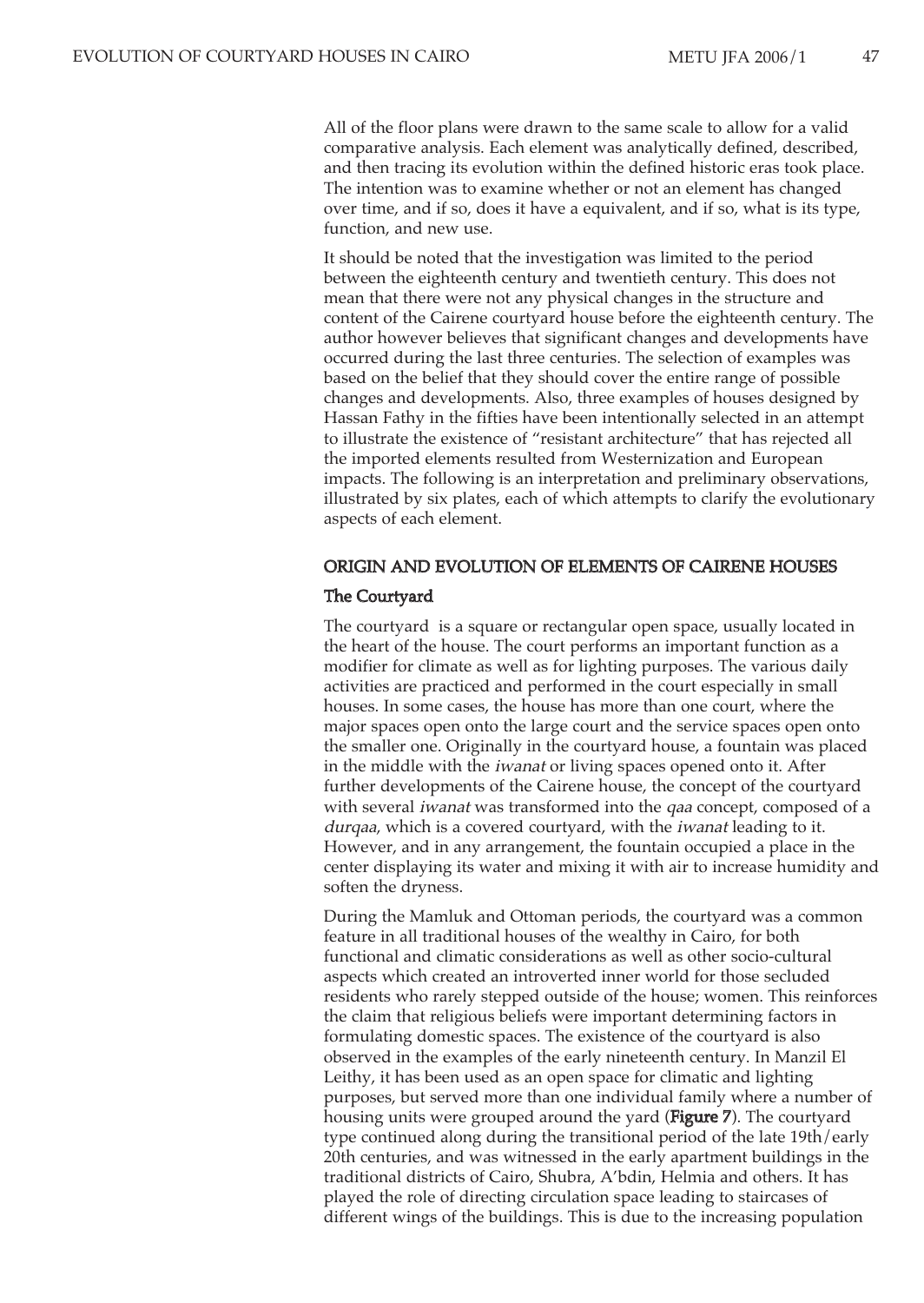

Figure 6. The 18 houses selected to represent successive historic eras from Mamluk period up to the 1990s.



Figure 7. Transformations of the *courtyard* typology.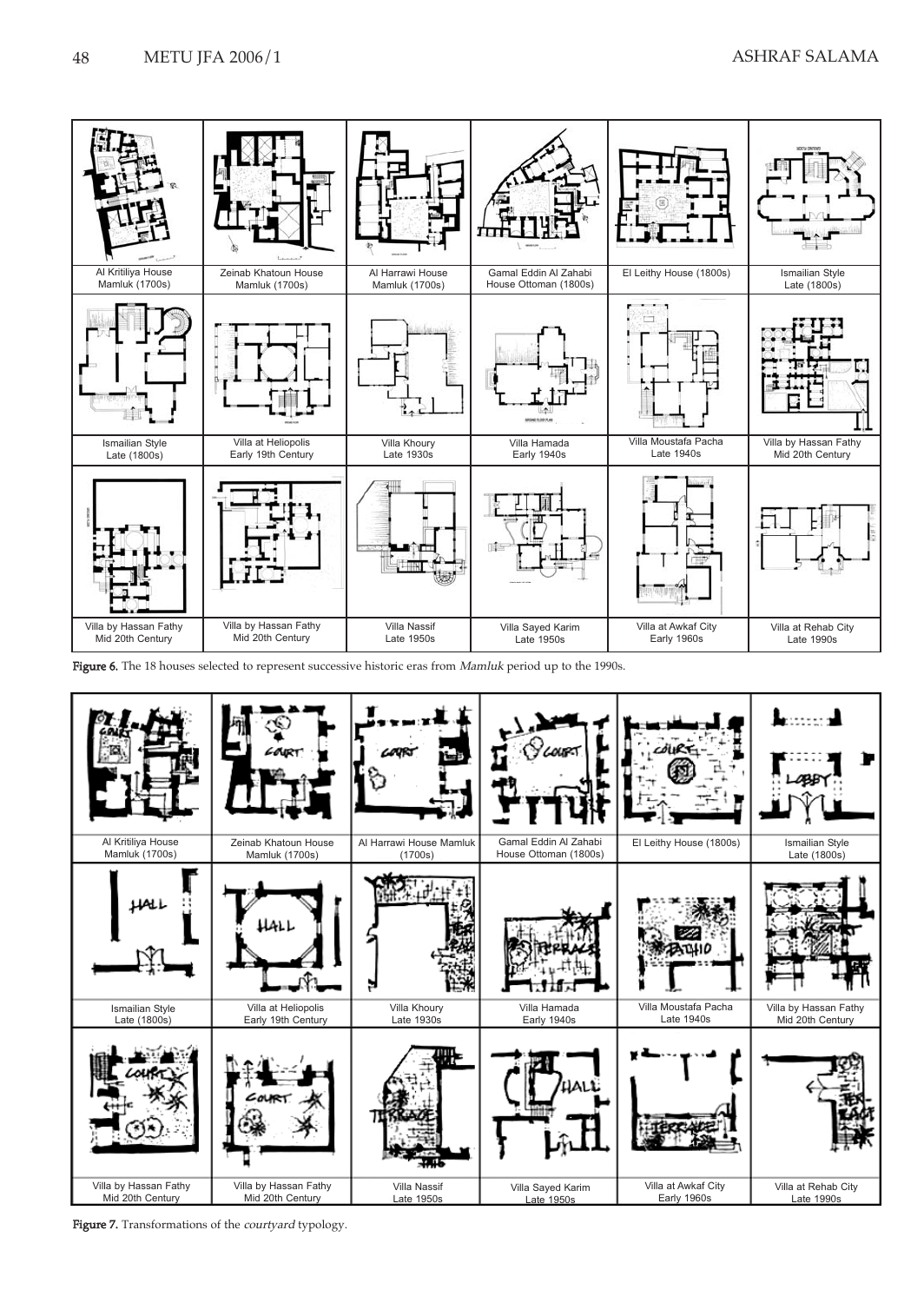of Cairo and in part- the gradual importation of Mediterranean trends coupled with the emergence of the middle class. Eventually, the courtyard lost its environmental role, due to the raise in number of floors to four and more, an aspect that led to its complete disappearance shortly afterwards.

Regarding the example of the Ismailian period, that emphasizes the openness to Europe, one observes the transformation of the traditional courtyard into a hall for the purpose of receiving short-visit guests. At the same time, this hall stood in the crossroads, playing the role of a distributing point to the interior spaces of the house. In the example of Heliopolis, the hall was covered by a large dome to emphasize its location and function. Afterwards, a yard was introduced in the design of houses for recreational purposes, and was not necessarily occupying a central location within the house. Those yards were either in the front, back or to one side of the houses as shown in the three examples of the 20th century between 1930s to late 1940s. These developments can be referred to the settling of many European families in Cairo, bringing with them their lifestyles. Concomitantly they have designed houses to accommodate those styles, while at the same time conforming-in part-to the local taste. When looking at the houses designed by Hassan Fathy in the 1950s, the traditional courtyard was reintroduced and included in the houses in a way or another; either small to ventilate and light, or large to accommodate living and entertainment activities (Figure 7). One can interpret the houses of Fathy as a form of resistant architecture, which paralleled the independence of the country. However, these houses were again for the wealthy. Therefore, they, at that time, have not been advocated either by the architectural community or by decision makers.

By the middle of the 20th century and onwards, the hall continued to appear under the name of Sala. It acted mainly as this space in the crossroads, and sometimes enlarged recalling its function of the Ismailian period. Located in the front or to a side, it is not clear in the proposed examples when exactly was the introduction of the large terrace in the Egyptian house. However, it is worth mentioning that a large terrace was introduced as in the examples of Awkaf and new settlements, acting as a seasonal space, accommodating the same activities that used to take place in the courtyard.

#### Entrance (Dihliz)

Entrances in most of the Cairene traditional houses were bent. The idea of using bent entrances was to provide privacy for the house residents, preventing the street pedestrians from seeing the inside of the house. Another function of the bent entrance was to protect the interior of the house from wind, dust and noise. In all houses with varied surface areas, entrances were bent to right angles perpendicular on the street not leading directly to the court. Attached to the entrance was a doorway that confirms the separation of the peaceful interior from the harshness of the outside/exterior. In addition to considering climatic aspects and sepration needs, bending the entrance reveals the conservative behaviroal pattern of the time where street pedestrians cannot see the inside of the house n order to achieve a high degree of privacy. In the nineteenth century, as exemplified in Manzil El-Leithy, behavioral norms accepted the exposure of some activities of the courtyard for the visitors and frequent knockers –mostly salesman-. Yet, the maggaz still existed as an obligatory pause required by the conservative residents.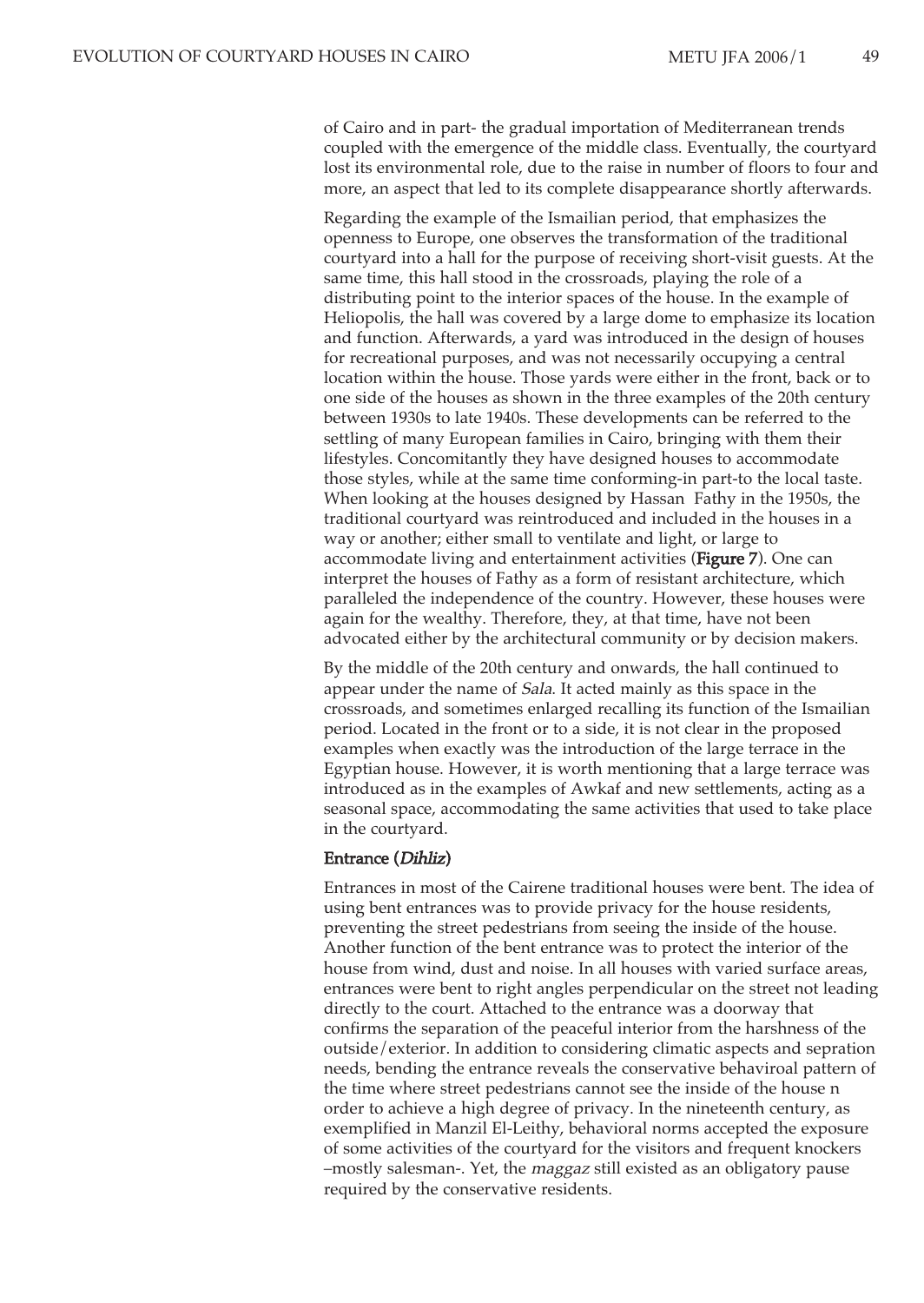

Figure 8. Transformations of the entrance (dihliz) typology.



Figure 9. Transformations of the takhtabush typology.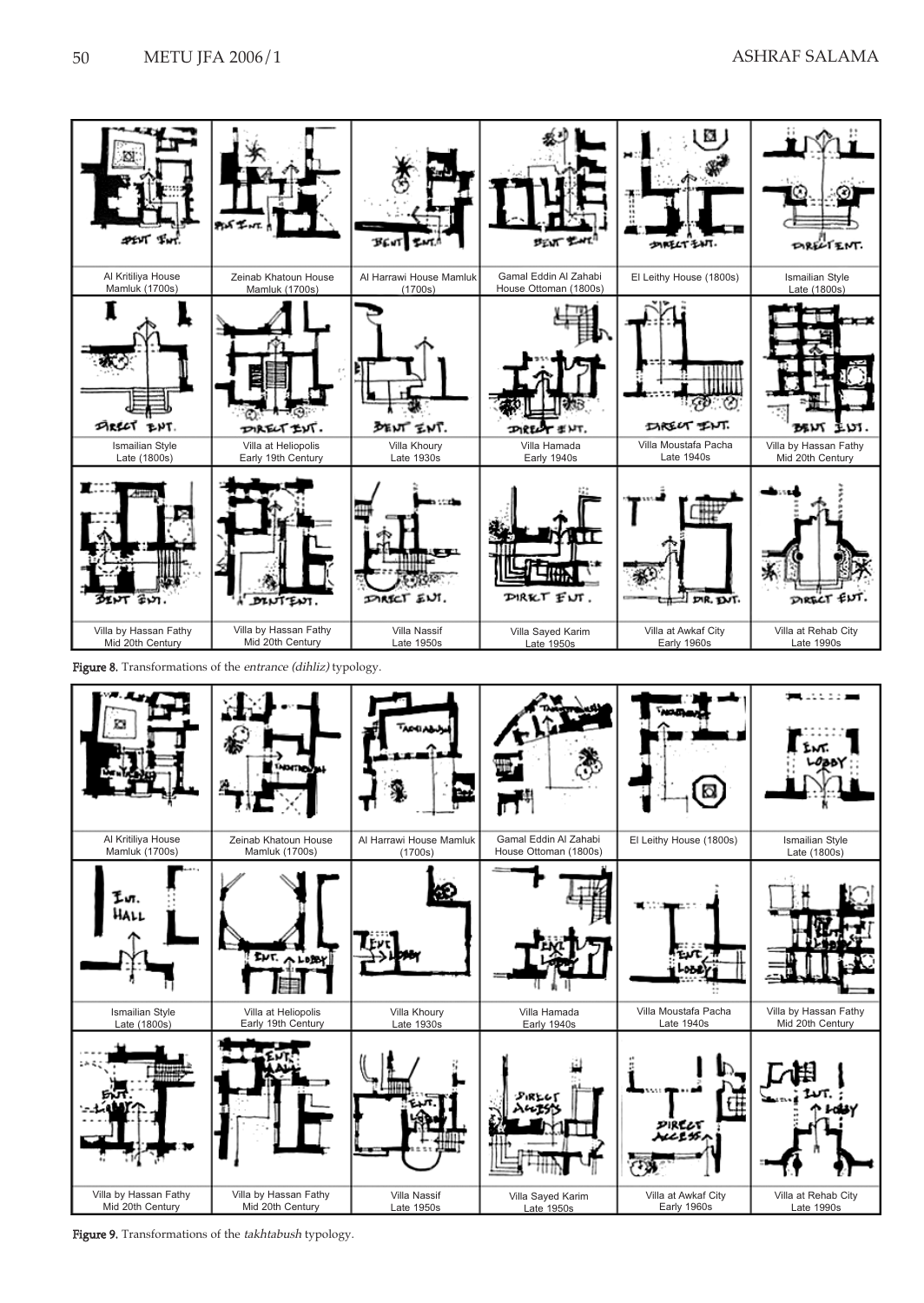During the Ismailian period, one observes the drift towards ignoring traditional behavioral aspects as well as architectural prototypes and the entire local life styles. In this model, entrances were followed by a lobby or a doorway then a hall for the purpose of the partitioning of spaces. In spite of the diversity of architectural styles, the example of Heliopolis is another articulation of this model. This particular entrance model continued on along with the arrival of modernity to Cairo since the late thirties of the twentieth century (Figure 8).

As exemplified in the villas of the thirties, forties and fifties, the entrance was always emphasized by an attached lobby or a hall, standing out in the plans as this pause prior to the accessibility to the interior spaces. The mid of the twentieth century witnessed the attempts of Hassan Fathy to revitalize the functional, behavioral and aesthetic patterns of traditional architecture and once again, the bent entrance with the maggaz were reintroduced. In his works, Fathy's locations of the entrances are always remarkable in the middle of the plans, separating the public from the semi-private zones of the house (Figure 7, 8). Afterwards, entrances served as welcoming gates to the multifunctional spaces that they open to.

In the examples of the fifties and sixties, entrances are observed to open directly to salons or reception spaces, reflecting the change of social values in the Cairene society from conservatism to openness. The selected example of the late twentieth century reveals the emphasis of the entrance with respect to size and location, reflecting the nostalgia towards the classical prototypes in terms of lifestyles of people and physical characteristics of the house as well.

#### Takhtabush

A type of loggia –a covered outdoor sitting area- at the ground floor level, located between the courtyard and the back garden, opening completely onto the courtyard with a mashrabiya onto the back garden. One should note in this context the back gardens were common in most large courtyard houses. The takhtabush is generally rectangular or squarish in shape acting as a waiting area.

Understanding the values and attitudes of Cairene society that pertain to hospitality and generosity, explains the introduction of this space in the houses of the wealthy, where guests were always considered in the designation of spaces. The takhtabush played another role in dealing with climatic factors since it allowed for air circulation via its mashrabiya from the courtyard to the back garden. Analyzing the proposed examples reveals the importance of celebrating the guests in this particular space that occupied the most prestigious locations of all houses. Reviewing the examples of the traditional courtyard houses together with those of the early nineteenth century, one observes the location of the *takhtabush* open to the courtyard and directly accessible from the main entrance in a location that doesn't allow the exposure of the private spaces to the guests (Figure 9).

From the Ismailian period and afterwards, the name of the takhtabush changed into entree. Despite this change of name, this space always occupied the closest space to the entrance, separated from the rest of spaces. In some houses it had a separate secondary entrance. As social values of privacy changed over time, the entree moved from its original location towards the inside of the house. This feature can be observed in the examples of the thirties, forties and fifties. In the works of Hassan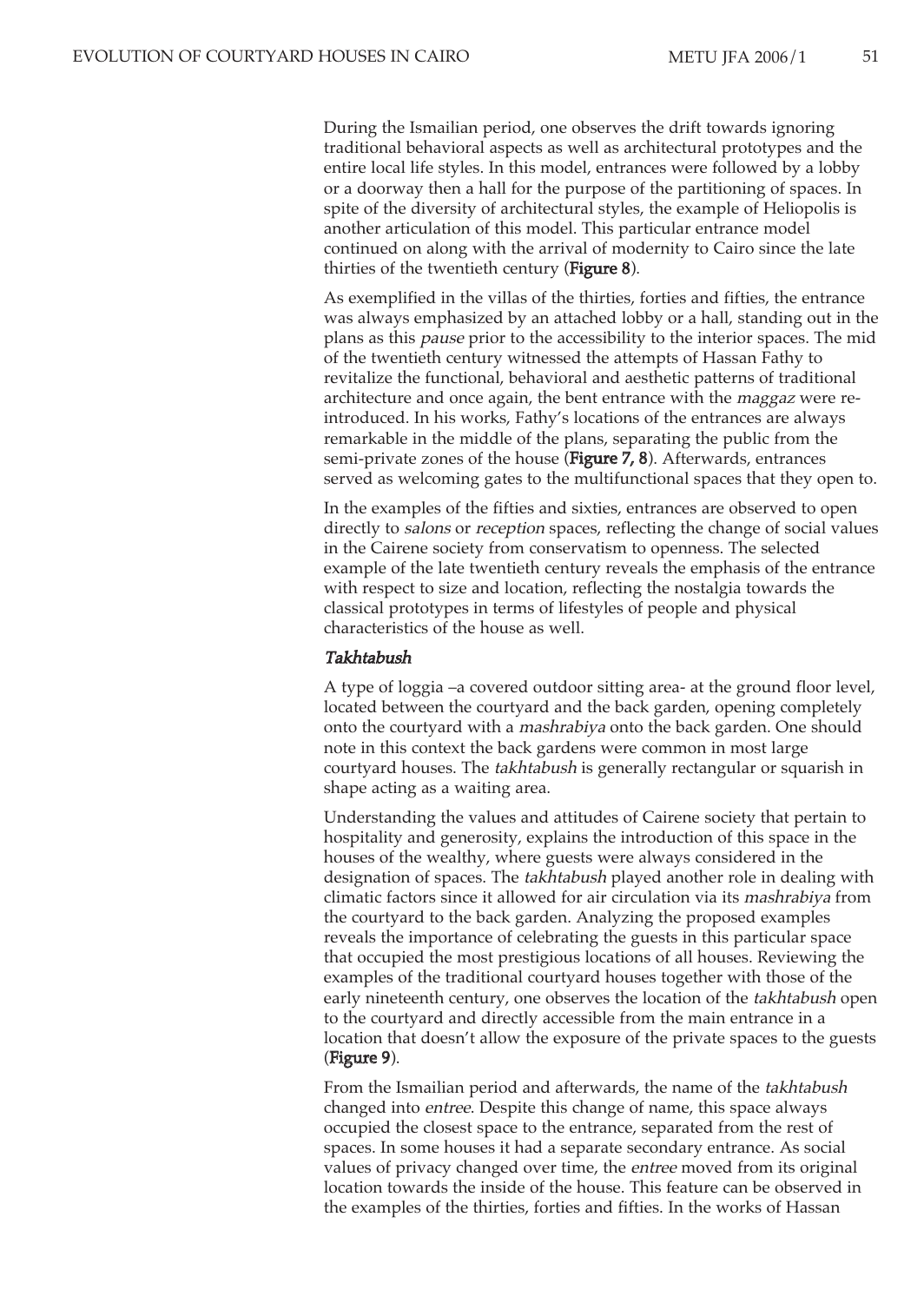



Figure 11. Transformations of the maka'ad typology.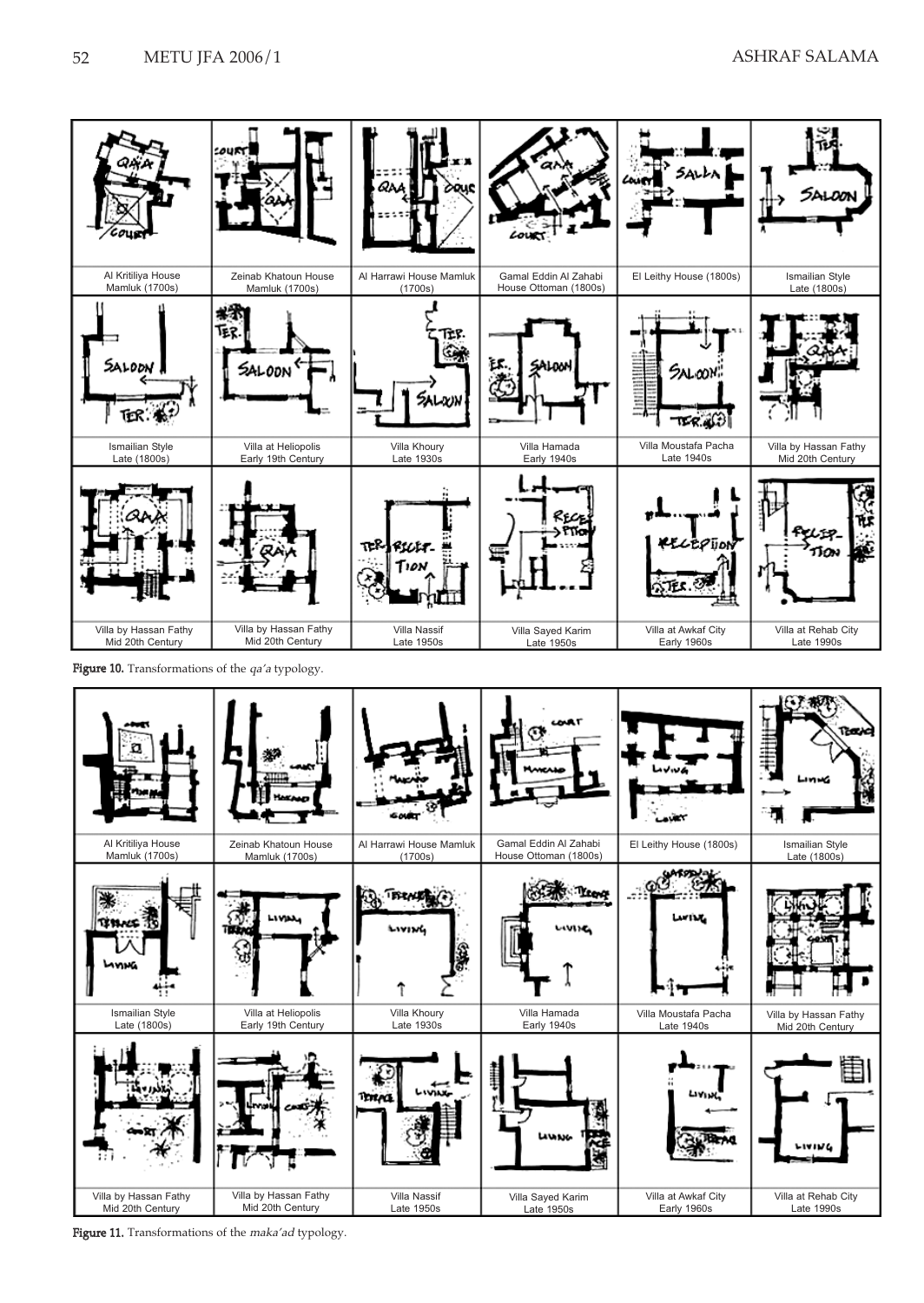Fathy, the takhtabush was reintroduced, either as an independent space or contained in the qaa space. In the examples of the middle of the century, it is observed that the entrée has merged in the open reception area of the house with no clear physical boundaries, yet still keeping its name. The example of the house of the nineties of the 20th. century exemplifies the reintroduction of the guests area in a large prestigious open space that is the reception.

#### Qa'a

It is a reception space overlooking the courtyard and composed of three or more open spaces. The *qa'a* includes a *durqa'a*, which -typically- is surrounded by two iwans facing each other with a central fountain in the middle of this durqa'a. The floor level of the two iwans is higher than that of the durqa'a. In some cases, the durqa'a is surrounded by three iwans, forming a T-shape. Some courtyard houses included more than one qaa and extra reception spaces for women.

In the examples surveyed, the qa'a proves to be the eye-catcher of most of the floor plans, with emphasis on its size, interior organization or division into sub-spaces to accommodate diverse activities within the same large space. Always located by means of easy access from the entrance and close enough to the service zone. Tracing the examples of the early nineteenth century, the luxurious divided qa'a shrank into a prestigious hall for guests designated for living and dining activities (Figure 10).

Starting from the Ismailian period and onwards, the qa'a no longer existed, but transformed into several divided spaces accommodating activities of receiving guests (salon), dining and living, until the introduction of the open plan by the modern movement where one large space is left free to accommodate those activities. This clearly explains the impact of Westernization from the Ismailian period by openness to Europe up to the mid-20th century through importing modern movement trends by the Egyptian scholars who studied architecture in Europe. In Hassan Fathy's attempts of revitalizing the concepts and elements of Islamic architecture, the qa'a with its sub-divisions of durqa'a and iwans was once again the eye-catcher of the floor plans. In the examples of the mid twentieth century and afterwards, one observes that the qa'a never existed again (Figure 10). Additionally, it is obvious that the dining space was always somehow separated from the rest of the spaces, and always close to the service zone of the kitchen and toilets. It can be argued here that this change took place for functional reasons, and not only related to cultural purposes.

#### Maka'ad

A square or rectangular shaped covered loggia, opened with its entire façade onto the court, essentially oriented to the north in grasp of the soft breeze. The maka'ad is commonly located in the first floor, directly accessible from the court via a staircase and a corridor, and usually connected to a reception space or a sleeping zone, acting as a family area for the master of the family, children and relatives and barely for women.

If the qaa was the eye catcher of courtyard houses, no doubt, the maka'ad was at the heart. Although not as huge in size as the *qa'a*, the *maka'ad* (family living afterwards) was compensated by the perfect choice of its location, as it accommodates the daily life activities of the family. The maka'ad of the courtyard traditional houses proved to be intimate in scale, compared to other spaces. It is used to welcome male members of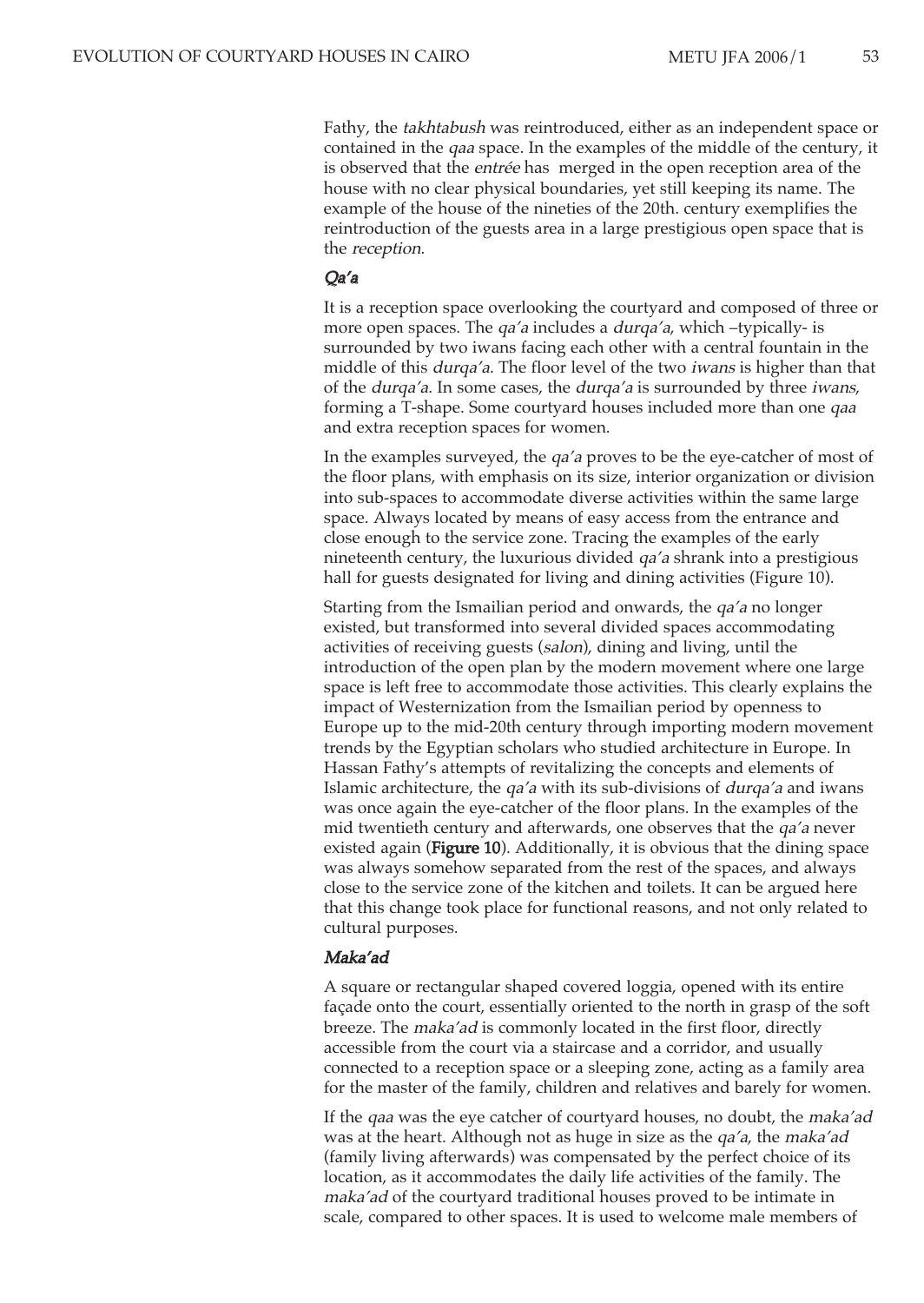the family and their close relatives or friends. Since the beginning of the 19th century, and the associated changes in the entire traditional architectural and behavioral patterns starting from the era of Mohamed Ali, the name of maka'ad was changed into living or maeisha, or sometimes referred to as seating area (Figure 11). This semi private space of family living continued along the 19th century and the first half of the 20th century, as exemplified in the examples of the Ismailian period, Heliopolis and the thirties and forties (Figure 6, 11). Arguably, it can be stated that functional aspects of family living has not changed significantly over these periods, but elements have changed in terms of location and size though.

Until the middle of the 20th century where the houses were very limited in surface area and the social model of the time accepted the idea that the living as a setting was in a way or another organized and included in the open space referred to as reception as shown in the examples of the mid 20th century. By the end of the 20th century the living space appeared once again as the heart of the house, positioned in the best location among other spaces of the house, standing out to be the semiprivate -semipublic zone of the house.

#### DISCUSSION: CONTEMPORARY REACTIONS AND FUTURE DIRECTIONS

This paper has attempted to utilize an integrative approach to the study of Cairene courtyard houses by exploring the evolutionary paradigms within the concepts of culture and cultural change. Due to the paradigm shifts and for several socio-political and socio-economic reasons drastic changes in conceiving the house and the housing process occurred. As De Bono (1991) argues that a paradigm changes in thought, then eventually causes a change in the attitudes and the actions toward approaching problems, the case is different in the evolution of Cairene courtyard houses, especially with the associated development gap between the Cairene society and its European counterpart. Consequently, the Western model has continued for two centuries to be an important exemplar to follow as a mean of development. However, one could argue that cultural transformations in Cairene society and the associated political and socioeconomic interests can be interpreted through the investigation of cultural processes that are seen according to Rapoport (1983) as abstract and universally valid phenomena.

The ultimate reliance during Mohamed Ali period on the Western experience in all fields including housing, and the use of the banner "Paris of the East" as reference of development during the Ismailian period have impacted the house typology. Further evolutions occurred in the first half of the 20th century and the impact was doubled with the introduction of modernism. When the social rule took place by the fifties dramatic changes in the housing of the poorer sectors of Cairene society occurred where low income and public housing projects became the general case taking the socialist concepts as references. Since the 1950s, many housing attempts have been practiced based on political and economic orientations, whether adopting the socialist approach as from the 1950s to mid 1980s or the capitalist approach as from late 1980s to the present. With these developments traditional courtyards and their elements were forgotten and have been replaced by other elements derived from European Mediterranean countries.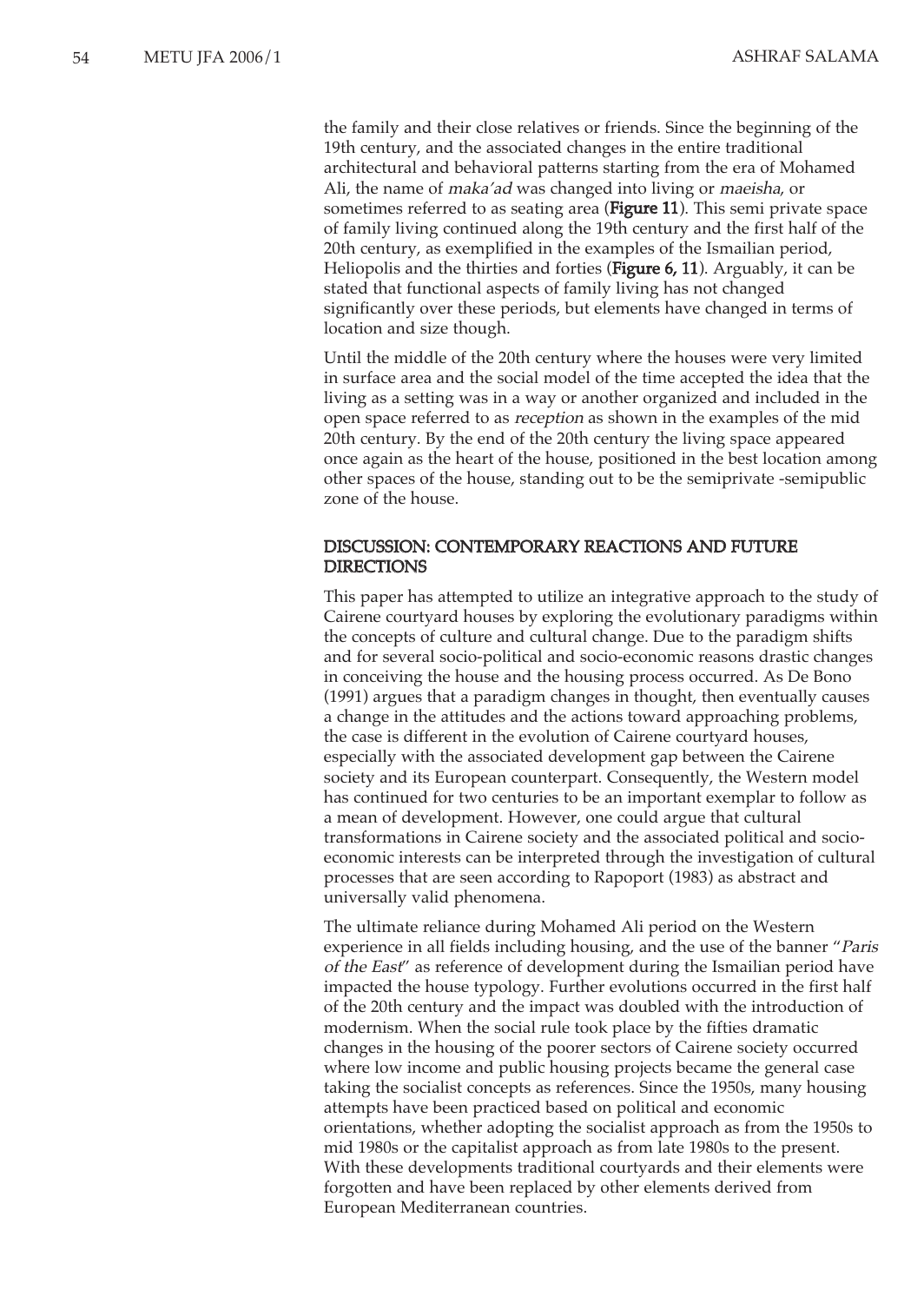Now, three major transformations influence Cairo. These are: population growth and rapid urbanization, the rising demand for cheap houses and the mergence of squatter settlements. The accelerated growth and the rural immigrants living in squatters around Cairo's urban periphery have attracted substantial political attention at the expense of other critical issues that pertain to improving the quality of existing houses and benefiting from tradition while conceiving future residential environments. The last three decades or more have witnessed fully subsidized mass housing projects that attempted to bridge the gap between supply and demand in a quantitative manner, and thereby creating houses ill-suited to culture and climate.

While academics and practitioners voice the opinion that traditional elements of Cairene courtyard houses should be retrieved innovatively in new housing projects the dominant approach was to consistently emphasize predetermined house standards built as cheaply as possible for lower income households. With this approach social and cultural values are disregarded and the house as concept was governed by economic norms only. Recently, emphasis is placed by decision makers on the value of adapting traditional elements of Cairene Courtyard houses and incorporating them into new projects. However, this has not gone beyond political discussions and economic aspects continued to be important determining factors governing the production of houses.

An important assertion can be made within the context of this discussion; that is the continuous need for architects to understand the impact of cultural processes that influenced the transformation of traditional houses on the macro and micro scales. Aspects that pertain to urbanization, migration, westernization, and modernization represent impacts of cultural changes Rapoport, 1983 and Orhan and Isil Hacihasanoğlu, 1997). Modernization and development must be considered as forms of cultural change and need to be investigated and carefully studied rather than automatically accepted. Westernization which is an impact of an acculturation process in Cairene society is a good example of this type of automatic acceptance. The examination of different physical elements of Cairene houses and their spatial transformations need to be seen from the perspective of cultural changes and as a result of cultural processes.

The typological analysis procedure adopted here revealed a continuous process of evolution of Cairene courtyard houses. The latest developments illustrate that the concept of the house as whole has changed form a socially and culturally-dependent phenomenon to that of economically and politically dependent. It should be noted that the typological analysis is used primarily to highlight the impact of cultural change on the evolution of Cairene courtyard houses. Thus, this methodology has limitations since it only answers the "What" of evolution and change and the forms of evolution. Still, it does not clearly indicate when change occurs and how and why it takes place. In order to complement the typological analysis procedure, one can introduce concept of "Dialectics" in order to further understand the spatial transformation of traditional houses. Dialectics represent a world view or a set of assumption that need to be investigated. They relate to social and cultural changes and the resulting spatial transformations; these can be in the form of relationships between other underlying concepts such as individuality and communality; and public and private. However, such dialectics need supporting tools that go beyond the typological analysis. Therefore, it is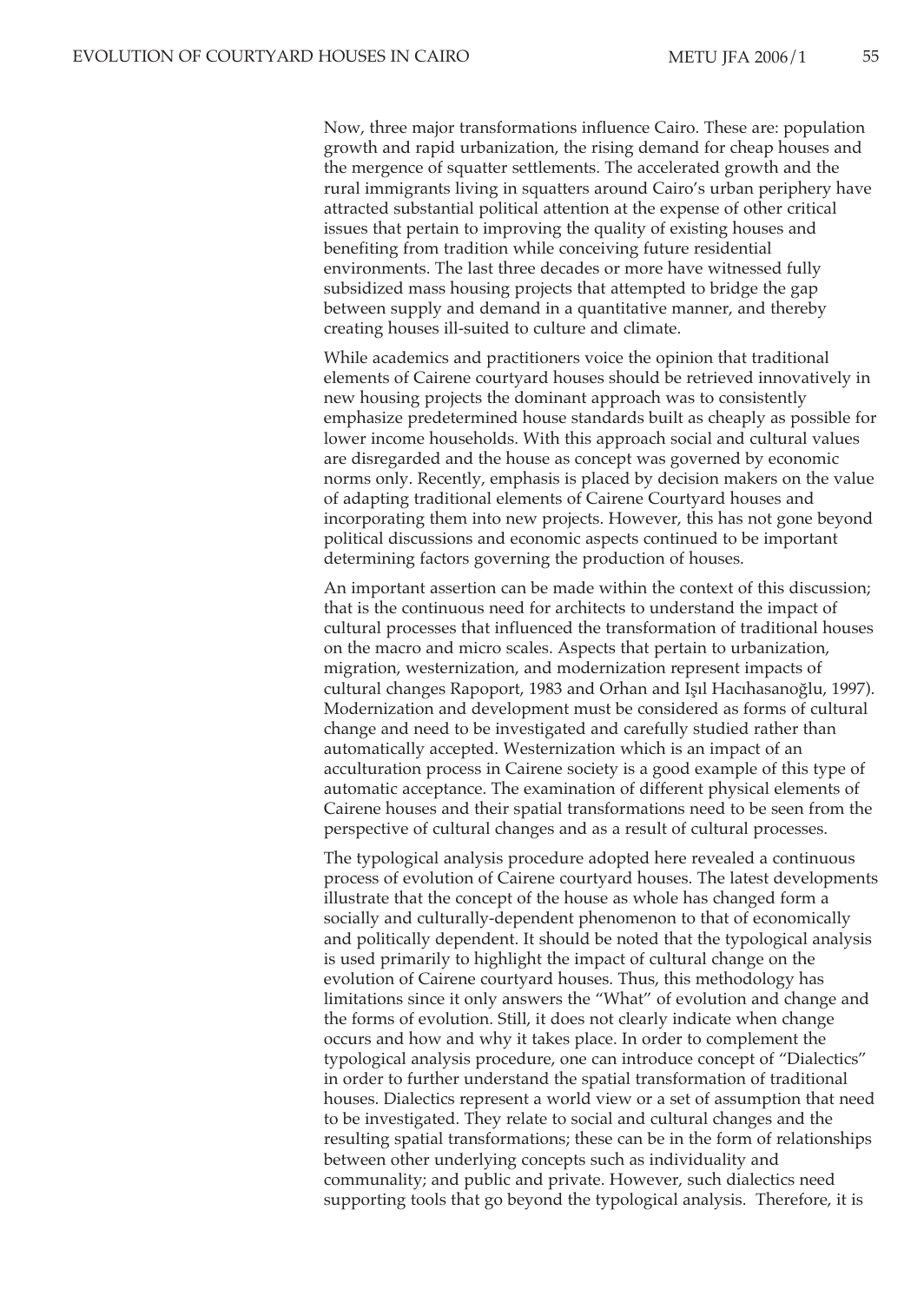suggested that two other concepts should be introduced for investigating the questions of "When", "How", and "Why" of evolution. These concepts are the "pattern language" and "behavioral setting" as research paradigms rather than design approaches. In this context, the pattern language can be regarded as a process of looking at the house elements as words, that form a vocabulary of a language that has a cohesive grammar. Thus, the study of patterns can provide a basis for comparing the houses built at different times thereby the reason for the existence of certain patterns and the meanings possibly associated with them can be revealed. The behavioral setting concept can be utilized as a research paradigm conceived as a process of systematic observation of what people actually do in a particular pattern in a particular time with emphasis placed on the way in which people behavior in space influences and is influenced by its physical characteristics.

It is believed that integrating pattern language and behavioral setting concepts into the study of house typology, forming a more comprehensive methodology can provide insights into a deeper understanding and interpretation of the interactive relationship between the evolutionary process and the house environment. By utilizing the three concepts "type, pattern and setting" in this methodology new arguments on the relationship between the house as a whole, and its underlying elements can be developed and future visions of the evolutionary process can be envisaged.

#### REFERENCES

- ABARKAN, A., SALAMA, A. (2000) Courtyard Housing in Africa: Changing Paradigms. Proceedings of the ENHR 2000, Conference on Housing in the 21st Century: Fragmentation and Re-Orientation, Publications of the European Network of Housing Research, Gävle, Sweden.
- ABU-LUGHOD, J. (1973) Cairo: Perspective and Prospectus. From Madina to Metropolis, ed. L. Carl Brown, The Darwin Press, Princeton, New Jersey; 95-114.
- ALSAYYAD, N., ed. (2001) Hybrid Urbanism: On the Identity Discourse and the Built Environment, Praeger, Westport, CT.
- ALTMAN, I., CHEMERS, M. (1981) Culture and Environment, Cambridge University Press, Cambridge, MA.
- BEHRENS-ABOUSEIF, D. (1989) Islamic Architecture in Cairo, E. J. Brill, Leiden, NY.
- DE BONO, E. (1991) I am Right, You are Wrong, Penguin Books, London.
- HAIDAR, G. (1980) Islamic Architecture in Non-Islamic Environments. Places of Public Gathering in Islam , ed. L. Safran, Aga Khan Award for Architecture, Geneva, Switzerland; 123-126.
- HACIHASANOĞLU, O. and HACIHASANOĞLU, I. (1997) The Impact of Cultural Processes on Housing Patterns in Istanbul, Culture and Space in the Home Environment, ed. S. M. Ünügür, O. Hacihasanoğlu and H. Turgut, Globus, Dünya Basimevi, Istanbul, Turkey; 85-102.
- LAWRENCE, R. (1997) Understanding Home: Critical Evaluations and Innovative Approaches, Culture and Space in the Home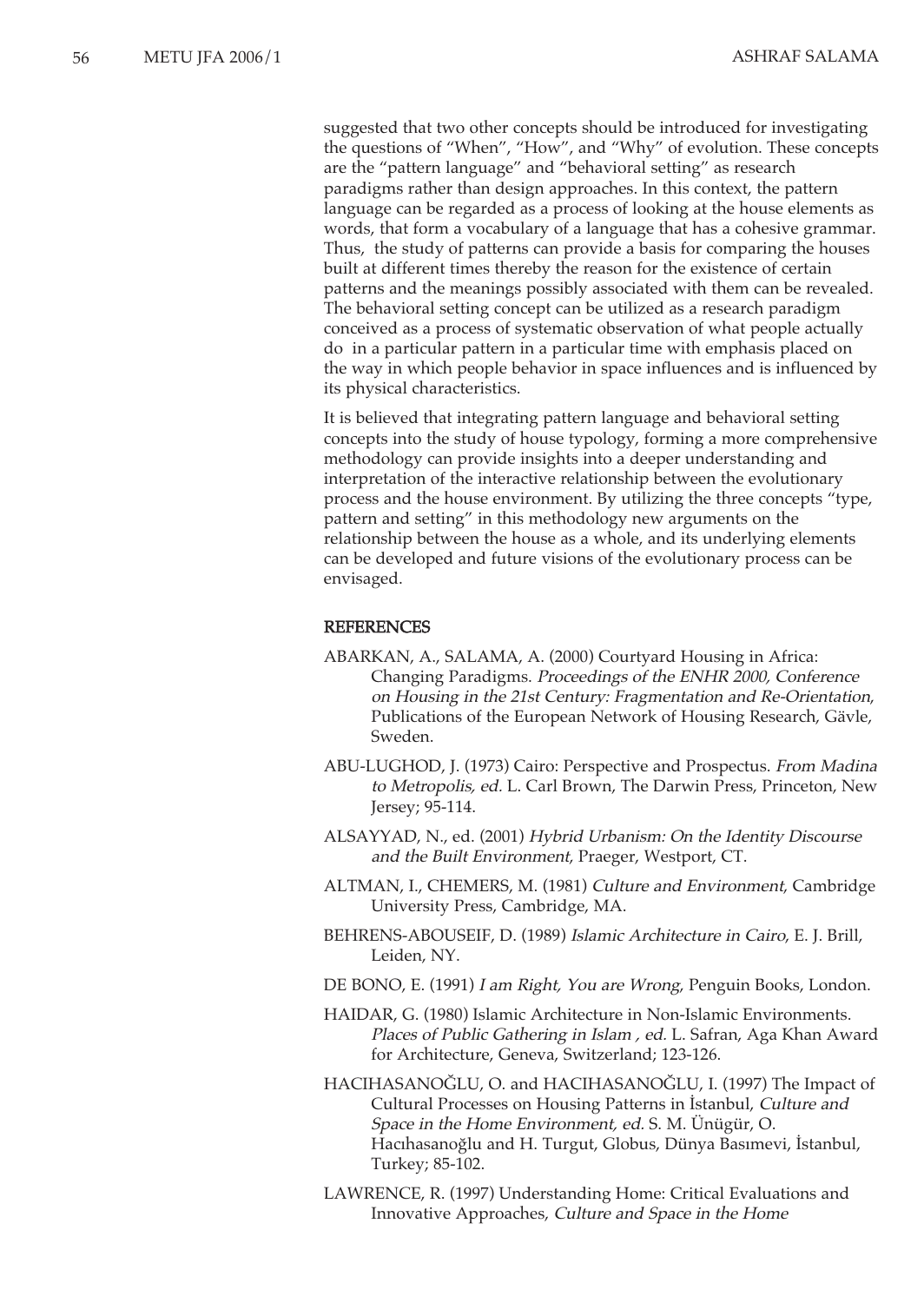Environment, International Symposium (4-7 June 1997) eds. S. M. Ünügür, O. Hacıhasanoğlu, H. Turgut, İstanbul Technical University and IAPS Culture and Space In the Built Environment Network, İstanbul, Turkey; 3-9.

- MICHELLE, G. ed. (1995) Architecture of the Islamic World, Its History and Social Meaning, Thames and Hudson, London.
- OLIVER, P. (1990) Dwellings: The House Across the World, University of Texas Press, Austin, Texas.
- PETRUCCIOLI, A. (1999) Historical Processes of the Building Landscape, Architectural Knowledge and Cultural Diversity, ed. W. O'Reilly, Comportements, Lausanne, Switzerland; 39-50.
- RAPOPORT, A. (1969) House Form and Culture, Prentice-Hall, New Jersey.
- RAPOPORT, A. (1983) Environmental Quality in the Metropolitan Areas and Traditional Settlements, Habitat International, v: 1, n: 3-4; 37-63.
- SAADEDDIN, I. (1984) Cairo: A Sociological Profile. Expanding Metropolis: Urban Growth of Cairo, ed. A. Evin, Concept Media and the Aga Khan Award for Architecture, Geneva, Switzerland; 25-33.
- SALAMA, A. (1998) Human Factors in Environmental Design, the Anglo Egyptian Publications, Cairo, Egypt.
- SALAMA, A. (1999) Culture Implies Diversity, Architectural Knowledge and Cultural Diversity, ed. W. O'Reilly, Comportements, Lausanne, Switzerland; 171-177.
- SERAGELDIN, I. (1990) The Architecture of Housing: The Issue, The Architecture of Housing, ed. R. Powell, Concept Media and the Aga Khan Award for Architecture, Geneva, Switzerland; 22-30.
- SKELTON, T. and ALLEN, T. (1999) Culture and Global Change. Routledge, London.
- WRIGHT, G. (1991) The Politics of Design in French Colonial Urbanism, University of Chicago Press, Chicago, Illinois.

Alındı: 11.04.2006

Anahtar Sözcükler: Kahire evleri; avlulu evler; tipolojik çözümleme; kültürel değişim; Kahire.

#### TİPOLOJİK BİR OKUMA: KÜLTÜREL PARADİGMA KAYMALARININ KAHİRE AVLULU EVLERİNİN DÖNÜŞÜMÜNE ETKİSİ

Geleneksel Kahire evleri oldukça çok araştırılmış bir konudur. Bu çalışmalarda genellikle vurgu mimari üslup tartışmalarına ve kültürel açıdan otantikliğe ayrılmıştır; konutun ana mekanlarındaki sürekli dönüşümün işlevsel ve sosyo-mekansal nedenlerine ise çok az değinilmiştir. Bu yazı, Kahire'deki geleneksel avlulu evlerin evrim sürecine daha yakından bakmakta, onların ana mekanlarının form değişikliklerini ve bu değişim sürecinin Mısır'ın ve onun başkenti Kahire'nin üç yüzyıl boyunca geçirdiği kültürel paradigma kaymalarıyla ilişkisini anlamaya ve açıklamaya çalışmaktadır.

Bu evrim sürecinin yer aldığı bağlamı daha iyi anlama çabası, yazarı Kahire'deki avlulu evler üzerindeki etki ve müdahaleleri betimleyen bir